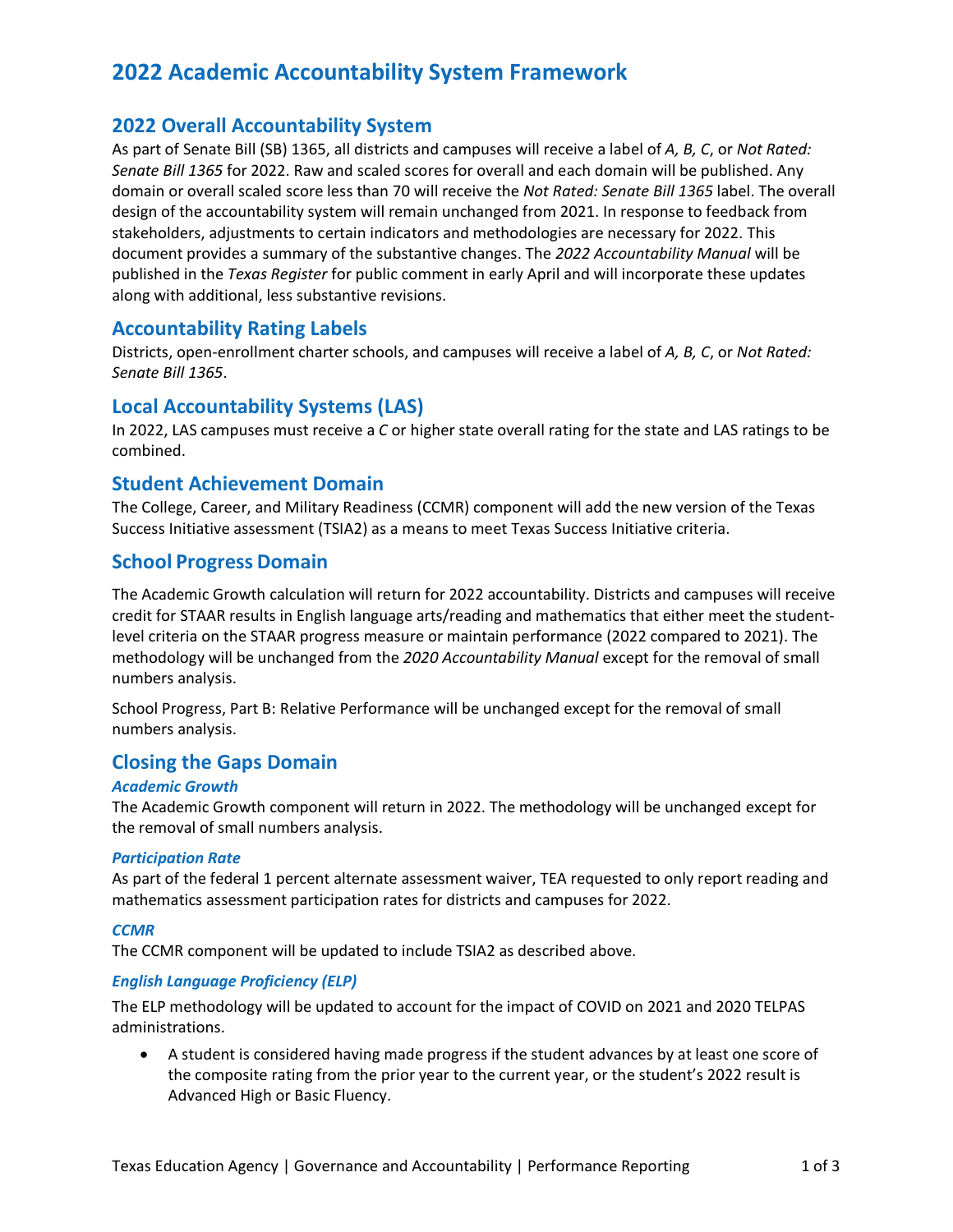# **2022 Academic Accountability System Framework**

- If the composite rating from 2021 is not available, the 2020 composite rating is compared to the 2022 composite rating. As the completion of TELPAS was optional in 2020, if the 2020 composite rating is available but does not show progress, the 2019 composite rating is compared to the 2022 composite rating.
- If the composite rating from 2020 is not available, the 2019 composite rating is compared to the 2022 composite rating.
- If the composite rating from 2019 is not available, the 2018 composite rating is compared to the 2022 composite rating.

The ELP component will evaluate three years of TELPAS Alternate data in addition to TELPAS data. Current year TELPAS Alternate composite scores will be compared to the 2021, 2020, or 2019 (if 2020 is not available).

## **Comprehensive**, **Targeted**, **and Additional Targeted Support Identification**

For 2022, the identification and exit criteria for comprehensive support and improvement (CSI) and additional targeted support (ATS) will be updated. The targeted support and improvement (TSI) identification criteria will remain unchanged.

- CSI Identification Criteria
	- $\circ$  Previously campuses were identified by rank ordering the Closing the Gaps scaled domain score for all Title I campuses. The lowest five percent of campuses were identified for CSI.
	- o Beginning with 2022 accountability, TEA will use both the Closing the Gaps and overall scaled scores to identify CSI campuses. Closing the Gaps scaled scores will be ranked by school type. The overall scaled score will be ranked without regard to campus type. Title I campuses with both the lowest Closing the Gaps and lowest overall scaled scores will be identified for CSI. This will not increase the percentage of Title I campuses identified for CSI.
- CSI Exit Criteria
	- $\circ$  Previously campuses had to not rank in the bottom five percent of the Closing the Gaps domain for two consecutive years *and* have increased a letter grade in the Closing the Gaps domain by the end of the second year in order to exit.
	- $\circ$  Beginning with 2022 accountability, campuses that do not rank in their school type's bottom five percent of the Closing the Gaps domain for two consecutive years and have a 2022 overall scaled score that does not fall within the lowest percentile will be exited.

#### • ATS Identification Criteria

- o Previously a Title I or non-Title I campus that was not identified for CSI or TSI was identified as ATS if it had at least one student group that did not meet any of its evaluated targets for that year.
- o Beginning with 2022 accountability, ATS identification will based on a subset of TSIidentified campuses. Any TSI-identified campus will have its identification escalated to ATS if it has at least one consistently underperforming student group that did not meet any of its evaluated indicators for three consecutive years. TSI and ATS identify both Title I and non-Title I campuses.